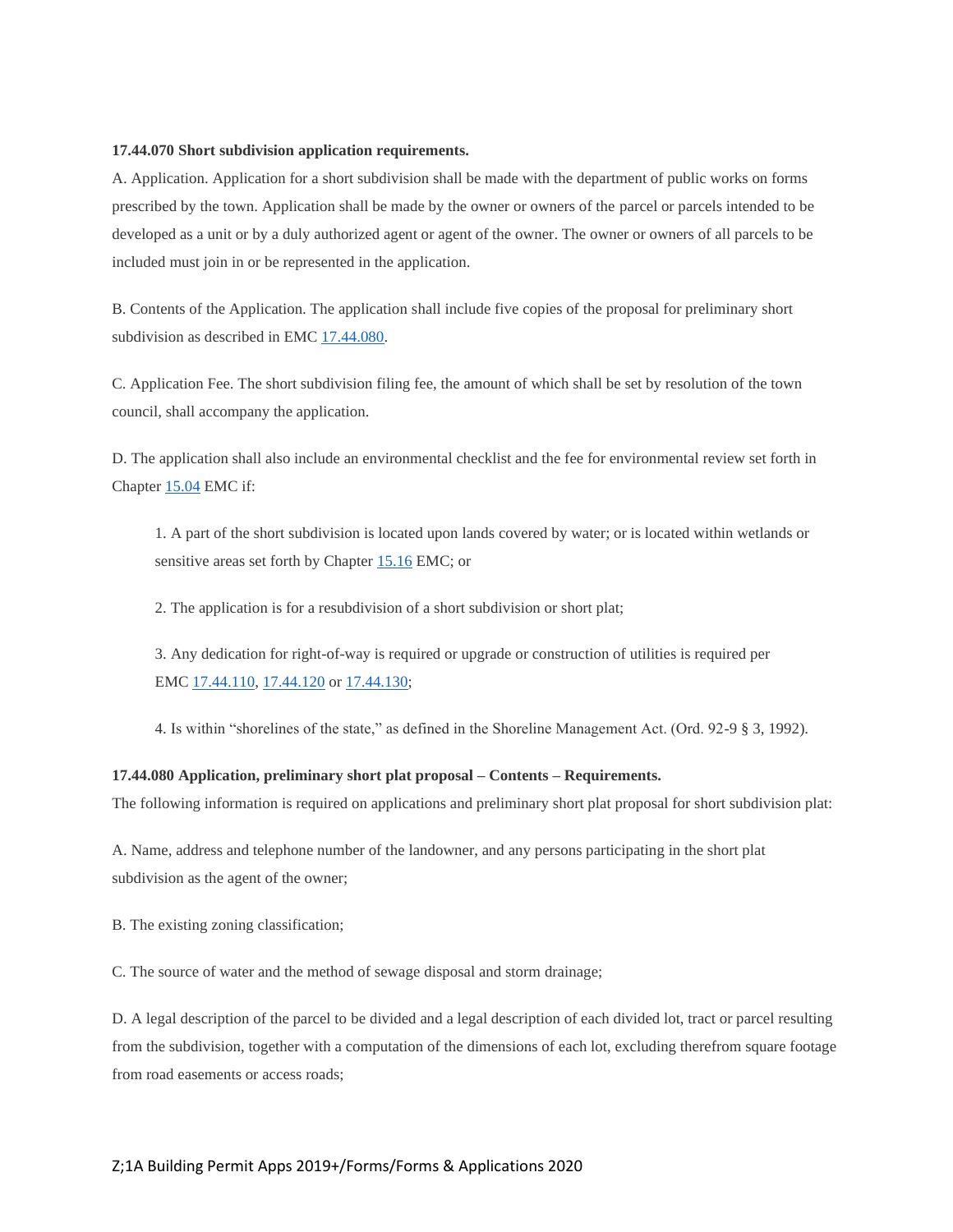E. The date, scale and an arrow pointing north;

F. The designation of each subdivision lot by number;

G. A vicinity sketch of the location of the short plat, drawn in ink on an 18-inch by 24-inch mylar sheet to a scale of four inches equals one mile, of sufficient detail to orient the original tract;

H. A drawing in ink of the proposed short plat, on a sheet of 18-inch by 24-inch mylar, to a scale not smaller than one inch equals 50 feet, along with a sepia reproducible copy and five copies;

I. A short plat map shall show the legal description, boundary and dimensions of the original tract, including its assessor's parcel number, and all adjoining private or public roads, and identifying names of such roads:

- 1. Legal description,
- 2. Boundary and dimension of the original tract,
- 3. Assessor's parcel numbers,
- 4. All adjoining private or public roads,
- 5. The width and location of all access roads to the short plat lots,
- 6. Profiles along existing centerlines of any proposed rights-of-way,

7. Contours on the maps will show intervals of five feet except where a slope is in excess of 50 percent, then the intervals may be 10 feet. All elevations shall be based upon town of Eatonville datum,

- 8. Watercourses, rock outcroppings, if any,
- 9. Existing fences,
- 10. Existing buildings and all other existing improvements,
- 11. Relationship to adjoining land, including the direction and gradient of all ground slopes,
- 12. Present usage,
- 13. Any proposed streets and street names,
- 14. Lot lines, lot number and block numbers,